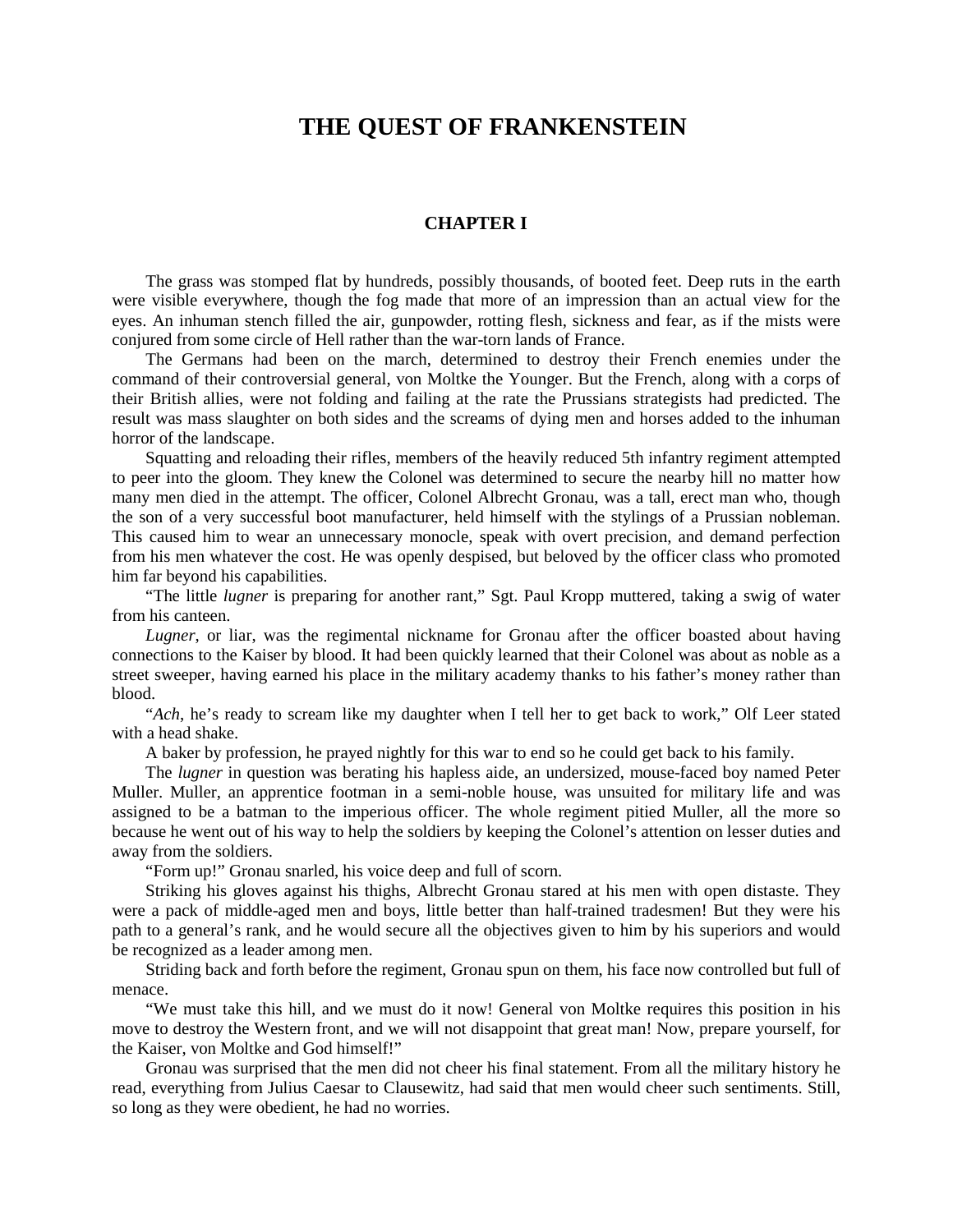"About face!" Paul Kropp ordered, smiling slightly.

The men would fight despite Gronau and his ambitions because that was why they wore their uniforms. If their winning this hill from the French would get rid of the pompous officer, all the better.

And so the march began, into the fog-bound land, the stench of decay even stronger as they moved upwards. But there was another smell filling the air, that of blood and the sickness that comes from violent death. This was a new sensation, making the soldiers uneasy as they marched into the gloom of the battlefield. Their hands tightened on their rifles and a few reached to their belts to insure their bayonets were in place for easy access.

Then the screams began, filling the air and causing more than a few men to slow their marching step and quake with fear. There was something primal within them that caused the men to sense that something terrible was ahead. Another scream rose above the sound of their march, causing most to slow and stop in place, their fear rising with each second that passed.

"Forward! We are the Kaiser's men and we do not retreat!" Gronau shrieked, pulling his saber out of its sheath and raising the sword above his head.

He knew he looked like a warrior of old, a Viking or a Teutonic Knight come to life to inspire his men to defeat their fear and overcome the enemy.

"Fix bayonets," Paul Kropp called out, knowing bullets would be next to useless at that moment. The men were full of fear and likely to shoot each other than any of the enemy.

The 5th fell into the routine of weapon drill, fixing bayonets and spreading out so they didn't risk stabbing each other. This relieved a bit of the terror they felt. They had been drilled mercilessly by Gronau and were able to ready themselves within seconds. Tensed and ready, the remaining members of the regiment waited for the order to charge.

"First rank, charge!" Gronau howled, waving his sword.

He waited and counted to himself, knowing the official time between rank charges was listed as 5 seconds between ranks. At the moment he hit five, he ordered the next rank in and started the count again.

It was then that the screams began again, rising in pitch. Gronau smiled, knowing his men were destroying the hated French, winning him the hill and his future on the General staff. Throwing caution into the wind, he ordered the remaining ranks to charge, joining in and screaming like an ancient warrior.

The mist seemed to grow thicker as the howls of agony rose in volume. Gronau lost his men in seconds, but swung his sword in front of him, prepared to slice anything in his path and show his bloody sword to all with glory. He smiled at the thought of decorations from the Kaiser himself, one day receiving a title like Baron, Count or even, like his idol Bismarck, Prince. It would be glorious!

It was then that the head of Paul Kropp struck him in the chest, sending his sprawling to the ground.

Albrecht Gronau stared in terror at the head of his lead Sergeant, the face twisted in a rictus of agony.

The Prussian Colonel backed away, beginning to blubber as a pair of enormous hands grabbed him by his shoulders and lifted him to his feet.

Gronau looked over his shoulder at the one who lifted him up, prepared to thank the man for his kindness. Instead, he dropped his sword and began to shriek in horror at the face before him—a monstrous visage straight out of his nightmares!

The being that filled Gronau with terror was a giant of a man, at least eight feet tall, with pale, chalky skin more reminiscent of the underbelly of a sea creature. His lips were an unpleasant black and the teeth that peeked out from beneath them appeared razor-sharp. His hair was long and dark, resembling the mane of a lion or the pelt of a bear more than that of a human being. But it was the eyes that were the most frightening aspect of his visage: they were deeply set, yellowish, and seemed to glint with an inhuman malevolence—a demonic intelligence that stared at the screaming soldier with the same regard as most would use to view an insect.

This was Gouroull, the legendary creation of Victor Frankenstein, whose tragic story was believed by the world at large to be mere fiction. But the truth was far more awful than even the secretive whispers told in the deep of night of a man who had created life from the dead. For Frankenstein's creation was a true fiend with an inhuman intelligence and purpose that only his alien mind could comprehend.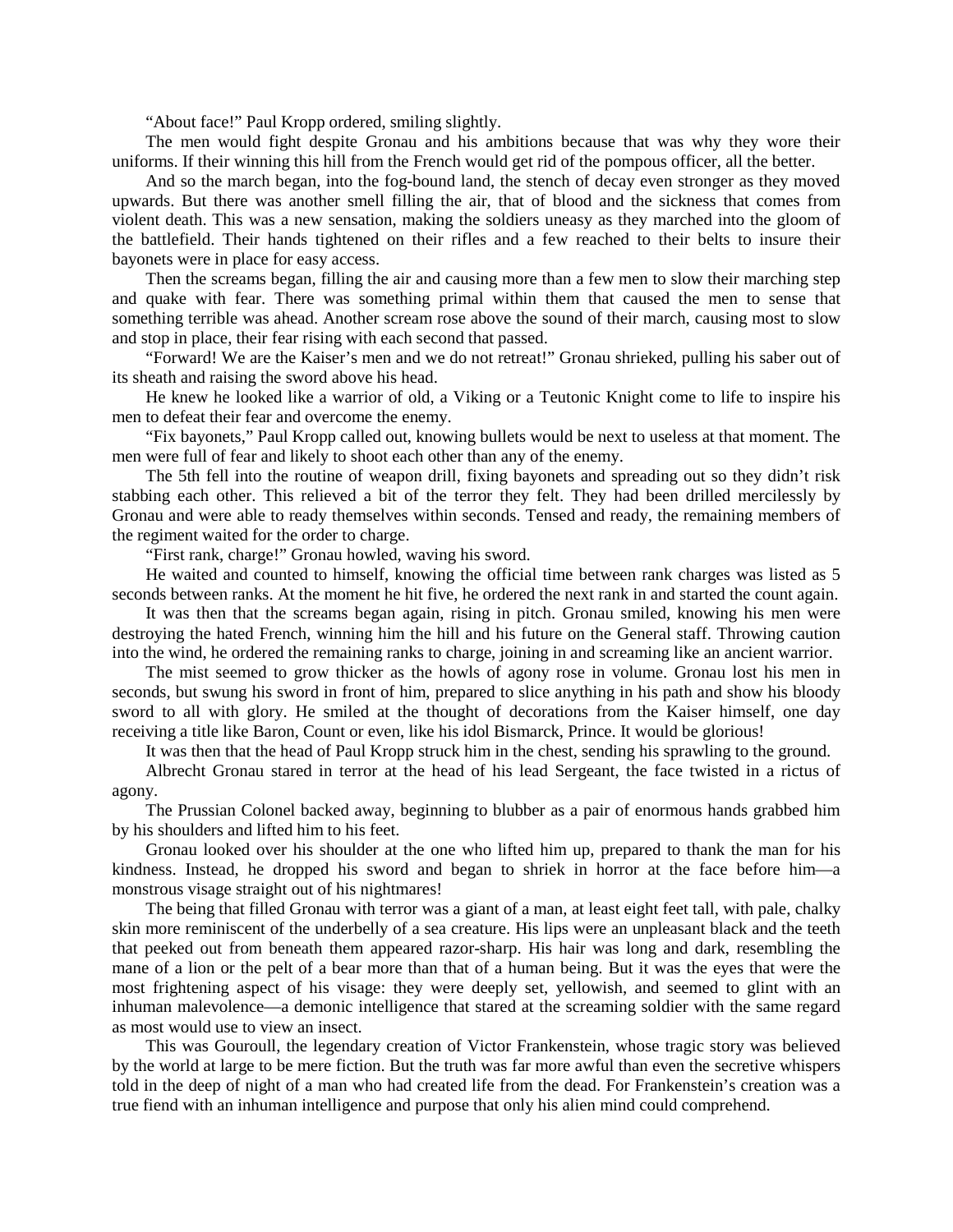Gronau's fears were well-founded since the Creature was a true predator and all too often his prey was mankind.

Gouroull continued to watch the panicking human with a faint trace of amusement. The scent of blood and fear had attracted him to this hill in the middle of the battlefield, even more sinister than any other location in this land of death and destruction. It was almost as if a beast was tearing apart the soldiers, rending them limb from limb, in this one location. This had intrigued Frankenstein's creation, since the scent in all the other lands the humans were doing battle was quite different.

The death of so many men was intriguing, far more than the sniveling fool whom he had dropped and who was backing away from him. Gouroull knew something... no, someone... was present at this location and was capable of killing humans in an impressive manner. As one of the most dangerous beings on the planet, this interested him and he had to know what was causing these deaths.

The answer came a heartbeat later, emerging from the mists and causing Gronau to bleat with fear. The man striding towards them was just as impressive and terrible in his own way—another beast in human form. He was a head shorter than Gouroull, but the breadth of his shoulders was far wider and gave the impression of inhuman power. His face was overly long and wide; his nose was the size and shape of a spade; and his lips were too wide and thick for his gigantic face. Everything about him was massive and oversized, making him as frightful to see as Frankenstein's creation. He was dressed in a heavy black coat and slouch hat and stared at Gouroull, disregarding the jabbering German soldier.

Gouroull smiled, his teeth gleaming in his pallid face. He recognized the newcomer: he was a legendary killer who had been haunting Europe for some time. Known as the Creeper, or the Brute, he was said to be unkillable. His favorite method of dispatching his victims was to shatter their spines. Until now Gouroull had discounted these rumors as mere gossip, but seeing the Creeper standing before him changed his mind. This was a being like him, a born killer far beyond the rest of humankind. This would be an enjoyable test.

"I know you," the Creeper said, his voice a rumble that sounded more like two rocks clashing. "You are Gouroull."

Gouroull replied, "You are the Creeper."

They nodded; no more needed to be said. They both acknowledged this would be a chance to see who was the greater, the more dangerous predator in the world. They were alike in many ways, both born with inhuman strength capable of destroying anything in their path. Gouroull knew the Creeper was not a product of Victor Frankenstein's mad genius, but his enemy was far from a natural creation. And because of that alone, they would fight to the death.

There were no preliminary motions or circling about each other, looking for openings. Without a sound, both monsters charged forward. In less than a second, they were locked together, hands and arms fully engaged in a struggle for dominance. Two facts became instantly apparent to both creatures. Gouroull was faster, but the Creeper appeared to be a little stronger. Their methods of fighting were also vastly different. Gouroull used his power and invulnerability and sought to use his teeth to tear out his opponent's neck. The Creeper used his strength and seeming ability to never be harmed to crush his enemy's neck and spine.

Locked in mortal combat, neither moved, yet both strained against each other. To an outsider, it would have looked as if they were standing still, merely holding each other's arms and pushing with no effort, but nothing could be further from the truth. Both monsters exerted their demonic powers, with a strength so massive that it could tear apart any man or beast. Neither Gouroull nor the Creeper perspired, nor did their faces hint that this fight was pushing them beyond their limits. Their horrific countenances remained impassive, Gouroull's yellow eyes locked with the Creeper's dull black orbs. Neither of them blinked; they merely continued to struggle without a sound or even a breath of air.

Gouroull knew he had met his equal. The Creeper's flesh was not as unyieldingly hard as the one Victor Frankenstein had made for his creation. Nor was the Creeper as fast or agile as Gouroull, though these differences were only fractionally apart. However, he was more powerful, possessing strength that exceeded even that of Frankenstein's horrific creation!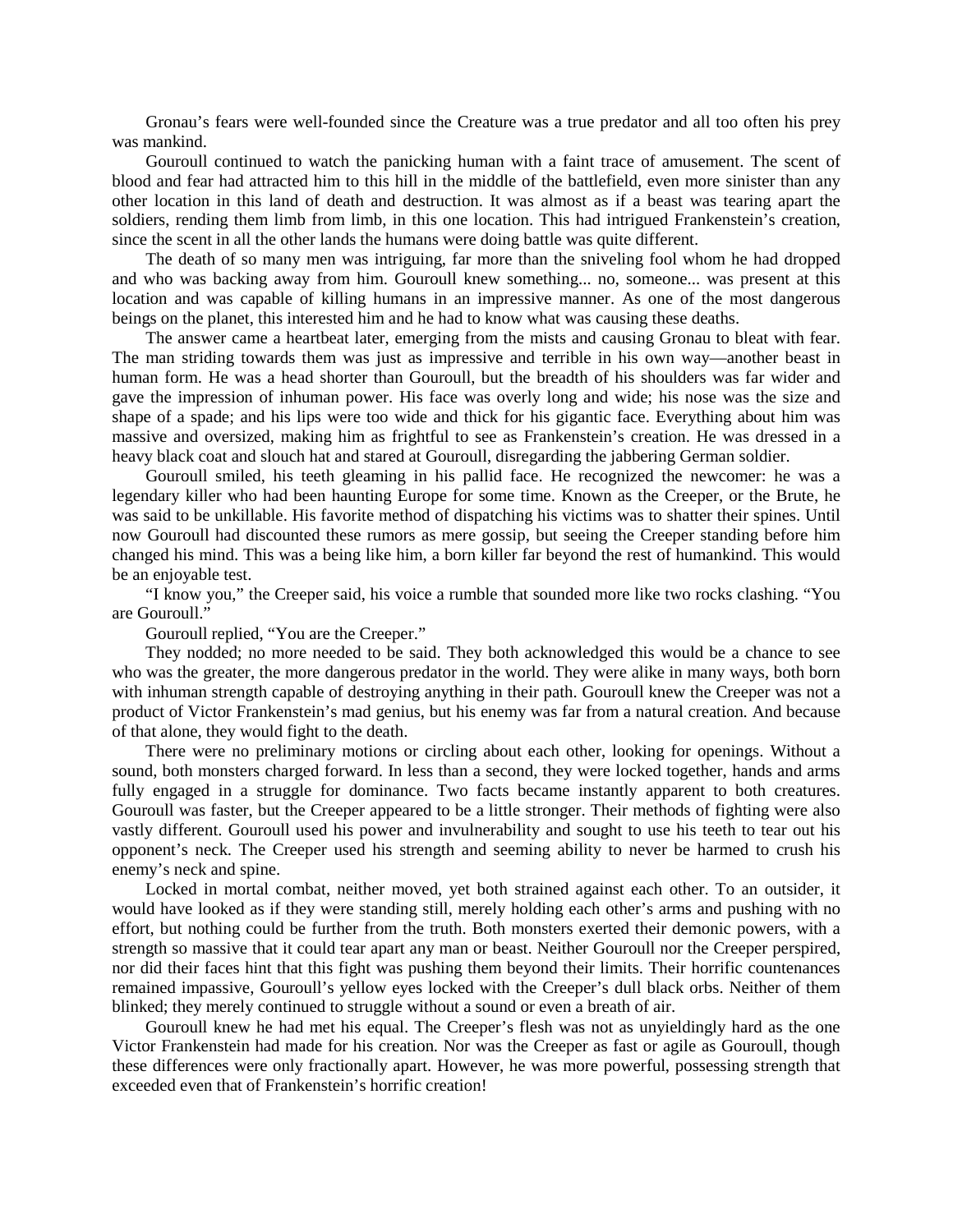Slowly, moving with glacial speed, the Creeper's massive arms began enveloping Gouroull. He started to squeeze, his massive strength seeking to shatter the iron-strong spine of his foe. Gouroull felt a wave of pain fill his body; yet, instead of gasping or shrieking in agony, as would anyone else, he slowly fought back. He lowered his head, seeking to bite down on the Creeper's throat and tear his jugular vein.

These were their favored methods of destroying their enemies and it was now a slow race to see which would achieve victory.

Gouroull's teeth were mere inches from the Creeper's throat, while, at the same time, his back began to creak and his spine was seconds away from shattering. Slowly each monster labored, attempting to defeat the other. This would tell them which of them was the greatest, since they appeared to be equals in every other way. The idea that another in this world was as dangerous as they were was unacceptable; there could only be one creature considered the most deadly, and both were determined to hold that title.

Suddenly, the air about them became still, as if they had entered the eye of a hurricane and stood in a rare moment of calm. The silence was broken seconds later when a loud whistling could be heard, coming from every direction at once. But Gouroull and the Creeper ignored it, their battle continuing despite the war around them.

Albrecht Gronau knew the source of the noise and threw himself onto the ground, covering his head and beginning to pray for his life. Between the monsters battling and what was coming, he believed he had truly entered Hell itself!

A moment later, the entire hill shook, as if a giant fist had struck the land, causing the whole area to quake. Then, the explosions began, throwing Gouroull and the Creeper in different directions. The air was filled with the sounds of thunder as the mortars struck the area, making it appear as if the world was coming to an end. Where the shells came from would never be known—French, British, Prussian or Austro-Hungarian, it would never be discovered. But the bombardment threw apart two of the most dangerous beings that had ever existed since life began, tossing them aside with less effort than an elephant would use against a single insect in its path.

The mists thickened with the scent of cordite, burning flesh and scorched earth as the explosions continued relentlessly, destroying everything they struck.

Then the bombardment ended, concluding as fast as it had begun. Gouroull stood up in a lightning motion, large clumps of dirt tossed aside as he sprang upward, and searched for his enemy. The hill, previously a grassy mound that rose above a nearby river, was now a torn ruin, a lifeless hulk. Huge craters, some filled with bodies, were all that could be seen. Formerly a location used by painters and poets for inspiration, it was now a gaping sore, a horror-filled land of death. Life would never return to this place; mankind had stolen it from the land.

Albrecht Gronau stood up, shocked to discover that he was uninjured. The explosions were terrifying and caused him to weep as he prayed; yet, it seemed the Lord had determined he was needed to help the Prussians in the march towards victory. Looking down, he spotted the head of Paul Kropp in a crater and gave the dead soldier a textbook salute.

"Farewell, my comrade. I will remember you when I lead our people to victory!" he shouted, wondering if the Kaiser would elevate him to the nobility now or after he had defeated the French. Possibly it would take some time, but even God seemed determined to protect Colonel Gronau from harm when all around him were doomed. It would not be long before his name was mentioned in the same whispers as the late and legendary Prince Otto von Bismarck.

Turning to leave, Gronau started as the enormous form of Gouroull suddenly became visible to him again despite the fog. Before the Prussian could emit a sound, or even a squeak of fear, Victor Frankenstein's monstrous creation seized him up with one huge hand and lifted him by the neck. With a lightning movement, his razor sharp teeth clamped down on the German's neck, tearing half of the flesh away and killing him in mere seconds.

*But the Lord had promised me that I would become the next Bismarck!* Albrecht Gronau thought as he died.

Tossing the corpse aside, Gouroull once again scanned the land for the Creeper. But his enemy was gone. He doubted that the massive killer was dead. Like Gouroull himself, they were so easy to kill. For